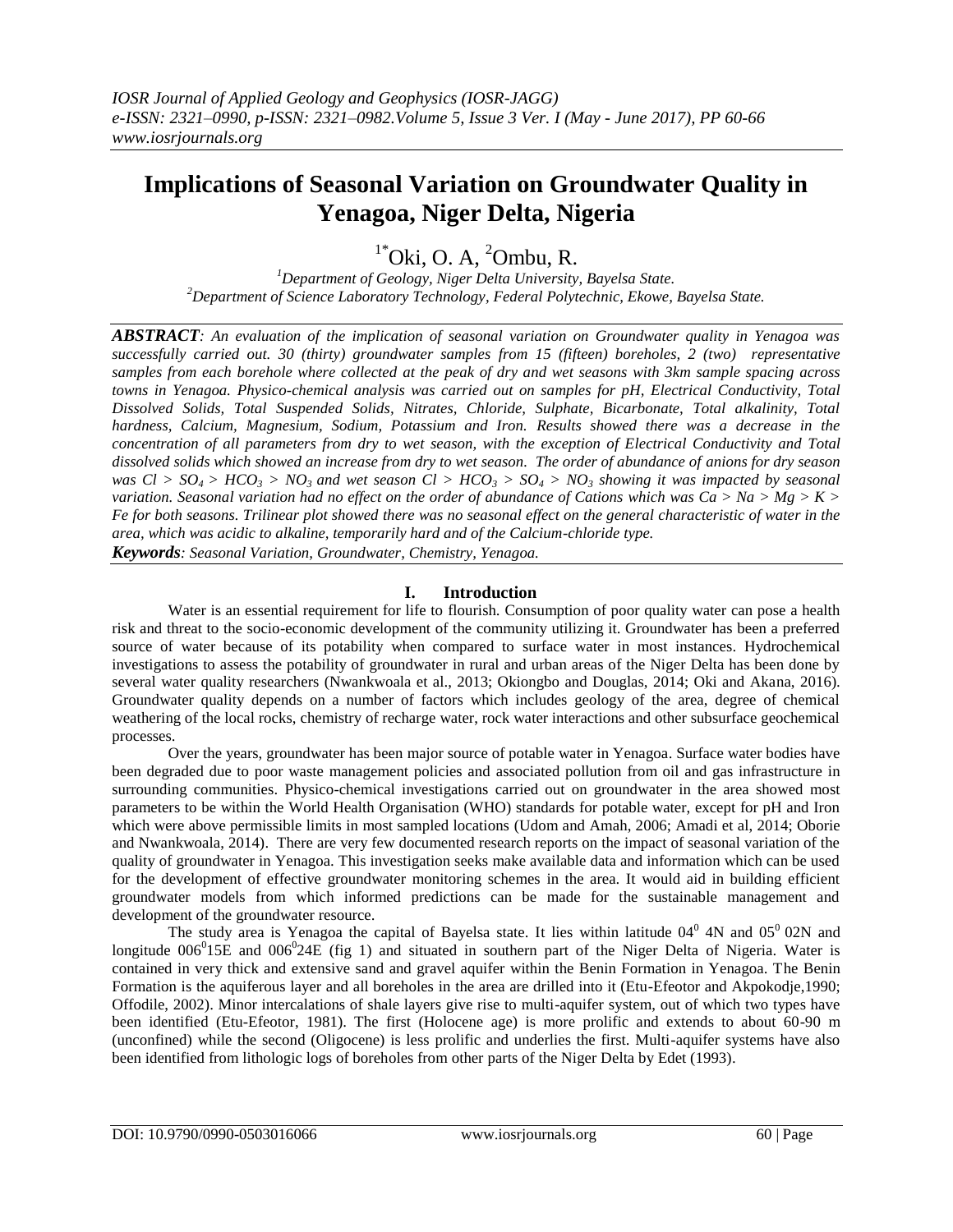## **II. Materials And Methodology**

Representative water samples were collected from shallow boreholes in the peak of the wet season (May) with sterilized 50cl polyethylene bottles, same boreholes were re-visited in the peak of dry season (January) for sample collection. Sample collection, preservation and transportation were done with strict adherence to the American Public Health Association (APHA, 2002) standard. Sample points were determined using a Global Positioning System (Table 1). In the field a pH meter was used to determine pH, Conductivity meter to determine conductivity and also total dissolved solids. Other parameters were determined by appropriate laboratory methods. 15 (Fifteen) samples were collected in the most densely populated towns in Yenagoa Local Government Area at a sample spacing of approximately 3 kilometers. Samples were labeled - BH 1 (Igbogene), BH 2 (Yenegwe), BH 3 (Akemfa), BH 4 (Agudama), BH 5 (Etegwe), BH 6 (Okutukutu), BH 7 (Opolo), BH 8 (Biogbolo), BH 9 (Kpansia), BH 10 (Okaka), BH 11 (Amarata), BH 12 (Swali), BH 13 (Ogbogoro), BH 14 (Ogu) and BH15 (Akaba) for easy identification.

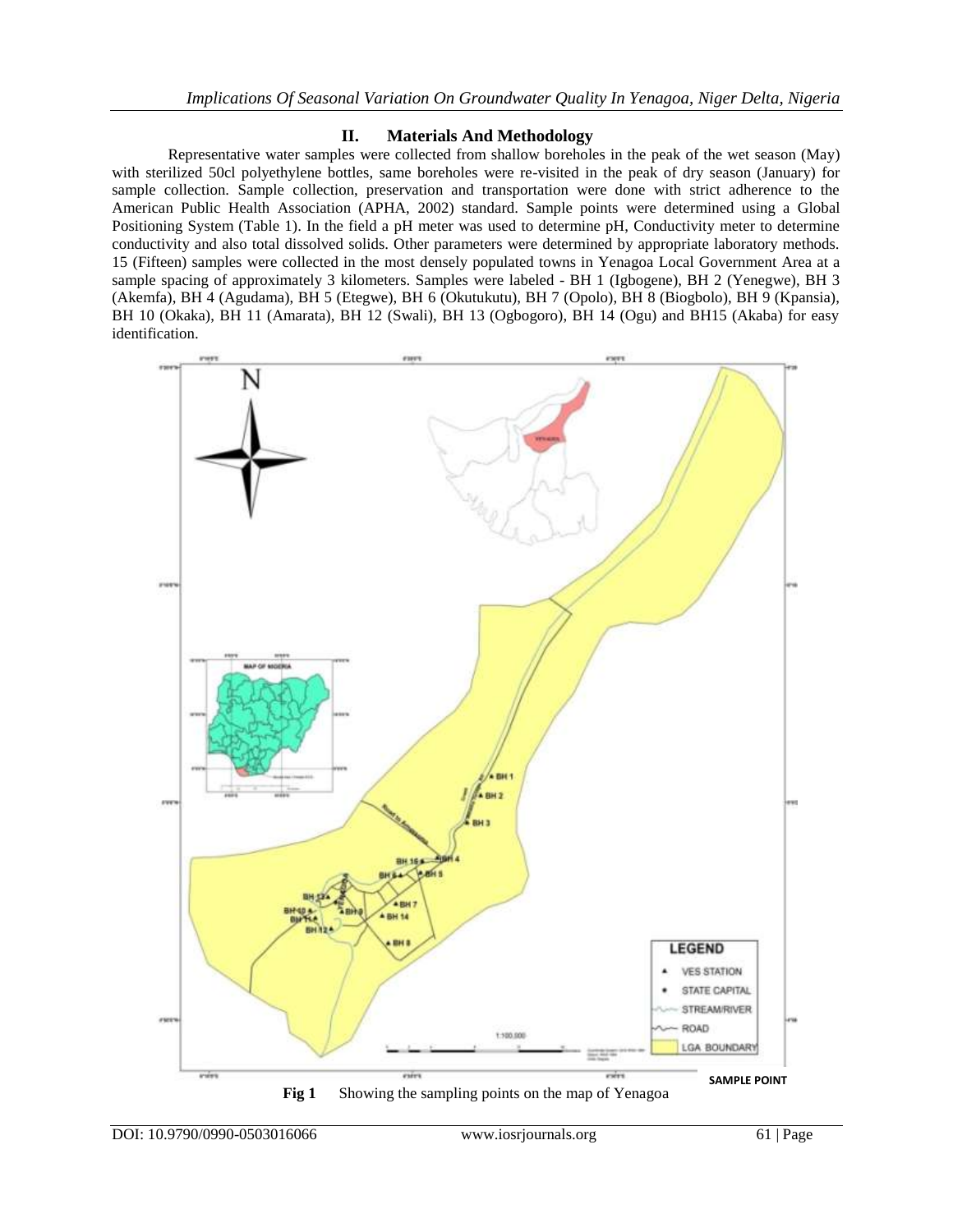| <b>Table 1</b> Sampling points |                                                  |                         |                                              |  |  |  |  |  |  |  |
|--------------------------------|--------------------------------------------------|-------------------------|----------------------------------------------|--|--|--|--|--|--|--|
| <b>LOCATION</b>                | <b>COORDINATE</b>                                | <b>LOCATION</b>         | <b>COORDINATE</b>                            |  |  |  |  |  |  |  |
| BH1<br>Igbogene                | 006°23′38.6″E/05°00′38.5″N                       | BH9<br>Kpansia          | $006^{0}21'21.2"E/04°57'46.0"N$              |  |  |  |  |  |  |  |
| BH <sub>2</sub><br>Yenagwe     | 006°22′40.4″E/04°59′10.2″N                       | BH10 Okaka              | 006°18′11.4″E/04.55′45.6″N                   |  |  |  |  |  |  |  |
| Akenfa<br>BH <sub>3</sub>      | $0.06^{\circ}22'$ 40.4"E/04 $^{\circ}59'$ 10.2"N | <b>BH11</b><br>Amarata  | 006°17'07.2"E/04°56'17.5"N                   |  |  |  |  |  |  |  |
| BH4<br>Agudama                 | $0.06^{0}$ 22'34.2"E/04°58'40.8"N                | Swail<br><b>BH12</b>    | 006°16'40.2"F/04°55'77.1"N                   |  |  |  |  |  |  |  |
| BH5<br>Etegwe                  | 006°21'13.5"E/04°57'26.7"N                       | Ogbogoro<br><b>BH13</b> | 006°21′45.6″E/04°57′06.7″N                   |  |  |  |  |  |  |  |
| Okutukutu<br>BH6               | 006°20′10.1″E/04°56′25.3″N                       | <b>BH14</b><br>Ogu      | 006°16'59.1"E/04°54'13.4"N                   |  |  |  |  |  |  |  |
| BH7<br><b>Opolo</b>            | 006°20′10.1″E/04°56′25.3″N                       | Akaba<br><b>BH15</b>    | $006^{\circ}21'23.4''E/04^{\circ}57'46.7''N$ |  |  |  |  |  |  |  |
| Biogbolo<br>BH <sub>8</sub>    | $0.06^{0}20'10.1"E/04°56'25.3"N$                 |                         |                                              |  |  |  |  |  |  |  |

**Table 1** Sampling points

Physico-chemical analysis was carried out for pH, Electrical Conductivity (EC), Total dissolved solids (TDS), Total suspended solids (TSS), Nitrates, Chloride, Sulphate, Bicarbonate, Total alkalinity (TA), Total hardness (TH), Calcium, Magnesium, Sodium, Potassium and Iron. Result of analysis was referenced to the World Health Organization 2006 standard for potable water. Piper trilinear plots were done (Fig 6 and 7) to ascertain the hydrochemical facies of groundwater in both the dry and wet season, this was to establish if seasonal changes affected groundwater facies in the area. For a detailed understanding of the method see Piper (1944).

### **III. Results And Discussion**

Result of the analysis showed the mean pH for both dry and wet seasons to be 6.16 mg/l and 6.3 mg/l respectively, they both were within the WHO (2006) standard for potable water, although the wet season had a slightly higher pH value. Acidity or corrosiveness observed in results was attributed to extensive gas flaring activities from Oil and Gas servicing stations in surrounding communities. Electrical conductivity (EC) is a measure of the amount of ions in a solution. It is an indirect measure of the Total Dissolved Solids (TDS) in a solution. Observed values showed an increase in EC from 230 µS/cm in the dry season to 646.7 µS/cm in the wet season. The TDS likewise showed an increase from 115.3 mg/l to 323.3 mg/l from dry to wet season respectively. Values of Both EC and TDS were within the WHO standard limit for potable water.

| <b>LOCAT</b><br><b>ION</b> | pH             | EC    | <b>TDS</b> | <b>TSS</b> | NO <sub>3</sub> | <b>Cl</b> | SO <sub>4</sub> | HC<br>$\mathbf{O}_3$ | TA   | TH    | Ca    | Mg    | Na    | $\mathbf K$ | Fe   |
|----------------------------|----------------|-------|------------|------------|-----------------|-----------|-----------------|----------------------|------|-------|-------|-------|-------|-------------|------|
| BH 1                       | 6.33           | 496   | 248        | 1.10       | 0.137           | 13.0      | 1.28            | 0.50                 | 8.0  | 65    | 8.16  | 2.42  | 5.82  | 1.76        | 0.32 |
| BH <sub>2</sub>            | 6.13           | 164   | 82         | 1.36       | 0.341           | 55.0      | 5.60            | 3.00                 | 9.0  | 93.0  | 33.97 | 8.70  | 15.90 | 5.38        | 0.40 |
| <b>BH3</b>                 | 5.88           | 334   | 167        | 1.42       | 0.230           | 58.0      | 5.50            | 2.40                 | 16.0 | 200.0 | 34.50 | 8.84  | 17.40 | 5.40        | 0.70 |
| BH 4                       | 6.01           | 173.1 | 86.6       | 0.80       | 0.220           | 46.04     | 4.38            | 1.00                 | 17.0 | 128.0 | 27.60 | 7.45  | 13.54 | 5.10        | 0.68 |
| <b>BH</b> <sub>5</sub>     | 5.99           | 163.6 | 81.8       | 0.08       | 0.165           | 14        | 0.82            | 1.6                  | 3    | 35    | 8.6   | 2.76  | 4.54  | 1.2         | 0.08 |
| <b>BH6</b>                 | 5.85           | 91.3  | 46         | 1.58       | 0.132           | 14.0      | 1.42            | 0.50                 | 14.0 | 56.0  | 8.78  | 1.96  | 4.62  | 0.78        | 0.32 |
| <b>BH7</b>                 | 5.93           | 84    | 42         | 1.70       | 0.374           | 43.0      | 3.40            | 1.50                 | 22.0 | 90.0  | 26.74 | 6.40  | 12.43 | 2.70        | 0.65 |
| <b>BH8</b>                 | 6.38           | 94    | 47.5       | 2.80       | 0.410           | 65.0      | 5.60            | 2.50                 | 24.0 | 115.0 | 35.60 | 7.64  | 14.90 | 5.40        | 0.40 |
| <b>BH9</b>                 | 5.86           | 348   | 174        | 0.62       | 0.127           | 14.0      | 1.38            | 0.40                 | 12.0 | 26.0  | 9.50  | 2.64  | 4.86  | 1.36        | 0.30 |
| <b>BH10</b>                | 6.40           | 422   | 211        | 2.40       | 0.318           | 90.0      | 10.80           | 4.00                 | 22.0 | 148.0 | 56.88 | 12.76 | 28.64 | 7.34        | 0.44 |
| <b>BH11</b>                | 6.74           | 193.7 | 96.8       | 0.54       | 0.187           | 22.0      | 0.28            | 0.50                 | 10.0 | 47.0  | 12.69 | 4.20  | 6.38  | 2.42        | 0.40 |
| <b>BH12</b>                | 6.46           | 486   | 243        | 3.60       | 0.172           | 19.0      | 1.64            | 0.30                 | 17.0 | 116.0 | 11.28 | 3.54  | 5.38  | 1.34        | 0.32 |
| <b>BH13</b>                | 5.99           | 77    | 38.5       | 2.20       | 0.213           | 40.0      | 4.00            | 0.50                 | 14.0 | 111.0 | 23.86 | 5.72  | 12.58 | 2.55        | 0.40 |
| <b>BH14</b>                | 6.2            | 160   | 80         | 0.028      | 0.162           | 24        | 0.8             | 1.6                  | 12   | 56    | 14.56 | 3.8   | 6     | 2.26        | 0.12 |
| <b>BH15</b>                | 6.28           | 172   | 86         | 1.50       | 0.348           | 52.0      | 5.25            | 0.20                 | 4.0  | 41.0  | 29.78 | 6.88  | 16.70 | 4.40        | 0.43 |
| <b>MIN</b>                 | 5.85           | 77    | 42         | 0.028      | 0.127           | 13.0      | 0.28            | 0.20                 | 3.0  | 26.0  | 8.16  | 2.42  | 17.40 | 0.78        | 0.08 |
| <b>MAX</b>                 | 6.74           | 496   | 248        | 3.60       | 0.410           | 90.0      | 10.80           | 4.0                  | 24.0 | 200.0 | 56.88 | 12.76 | 28.64 | 7.34        | 0.70 |
| Mean                       | 6.16           | 230.6 | 115.3      | 1.45       | 0.236           | 38        | 3.48            | 1.4                  | 13.6 | 88    | 22.83 | 5.71  | 11.3  | 3.3         | 0.40 |
| WHO                        | $6.5 -$<br>8.5 | 1000  | 1000       | 30         | 50              | 250       | 400             |                      | 500  | 150   | 75    | 50    |       | ۰           | 0.30 |

**Table 2** Concentration of parameters in groundwater from the study area for Dry season

\*\*\*Concentrations of all the parameters are expressed in milligrams per liter (mg/l) except pH without a unit and EC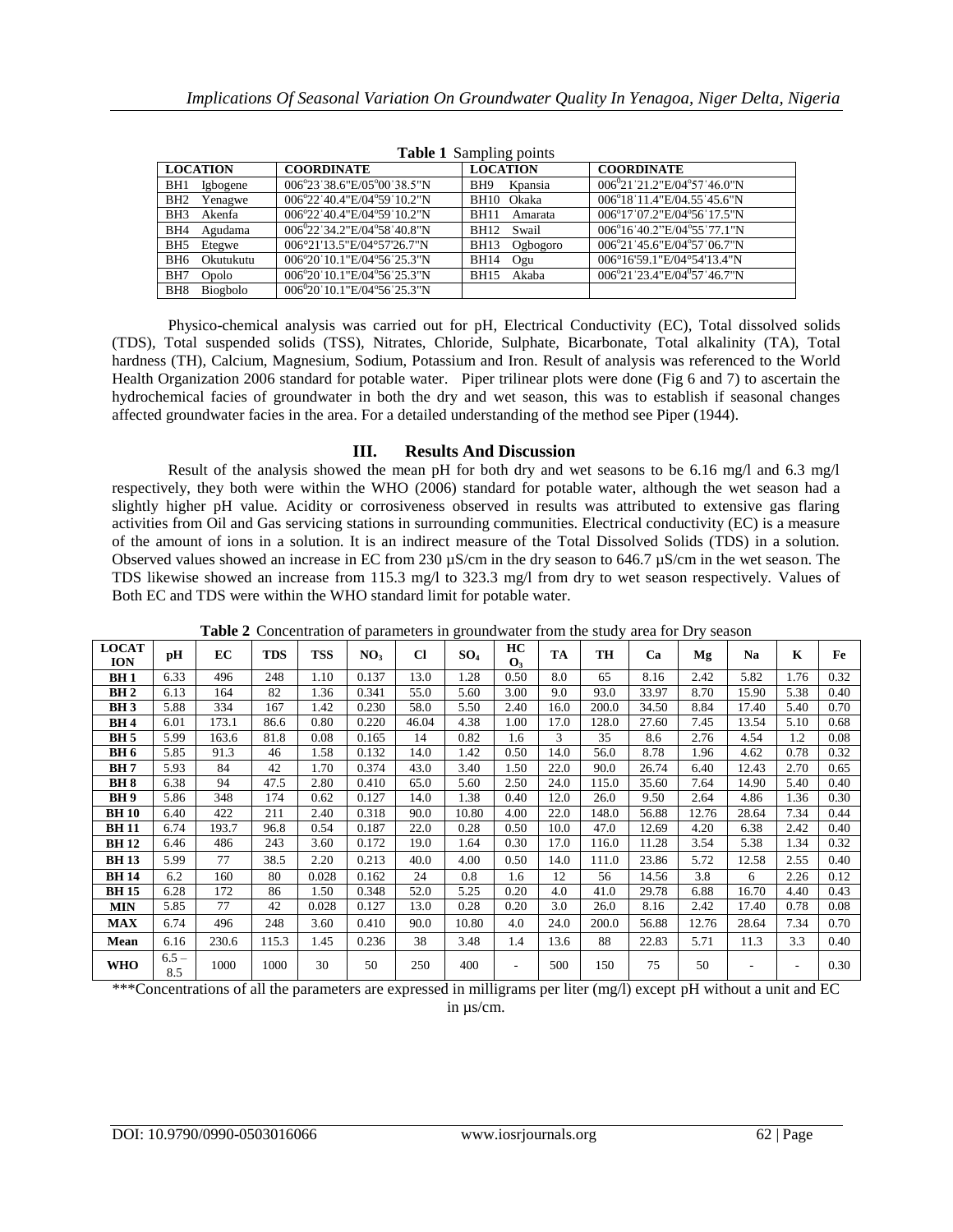| <b>LOCATI</b><br>ON | pH             | EC             | <b>TDS</b> | <b>TSS</b> | NO <sub>3</sub> | $\mathbf{C}$ | SO <sub>4</sub> | HC0 <sub>3</sub>         | TA   | TH   | Ca    | Mg   | Na    | K              | Fe   |
|---------------------|----------------|----------------|------------|------------|-----------------|--------------|-----------------|--------------------------|------|------|-------|------|-------|----------------|------|
| <b>BH1</b>          | 6.12           | 406            | 203        | 0.5        | 0.36            | 39           | 1.4             | 3                        | 26   | 25   | 22.4  | 6.35 | 10.86 | 4.2            | 0.16 |
| BH <sub>2</sub>     | 6.3            | 715            | 356        | 0.2        | 0.165           | 15           | 0.8             | 0.4                      | 15   | 45   | 8.5   | 2.48 | 4     | 1.46           | 0.14 |
| <b>BH3</b>          | 6.38           | 857            | 430        | 0.02       | 0.335           | 21           | 1.67            | 1.6                      | 17   | 18   | 13.7  | 3    | 6.5   | 1.55           | 0.24 |
| <b>BH4</b>          | 6.1            | 782            | 391        | 0.05       | 0.175           | 14           | 0.86            | 1.7                      | 19   | 37   | 8.85  | 2.5  | 4.85  | 0.76           | 0.12 |
| <b>BH</b> 5         | 5.99           | 164            | 81.8       | 0.08       | 0.165           | 14           | 0.82            | 1.6                      | 3    | 35   | 8.6   | 2.76 | 4.54  | 1.2            | 0.08 |
| <b>BH6</b>          | 5.93           | 175            | 84         | 0.22       | 0.094           | 16           | 0.48            | 0.9                      | 5    | 32   | 9     | 2.85 | 5.2   | 1.4            | 0.13 |
| <b>BH7</b>          | 5.6            | 763            | 383        | 0.03       | 0.085           | 14           | 0.45            | 0.8                      | 16   | 30   | 7.4   | 2.38 | 4.74  | 1.2            | 0.18 |
| <b>BH8</b>          | 6.69           | 1156           | 578        | 0.15       | 0.096           | 22           | 0.5             | 0.9                      | 15   | 46   | 12.48 | 3.62 | 5.8   | 1.8            | 0.17 |
| <b>BH9</b>          | 6.14           | 269            | 135        | 0.25       | 0.348           | 34           | 1.75            | 3.5                      | 16   | 101  | 20    | 5.65 | 9.95  | $\overline{4}$ | 0.2  |
| <b>BH10</b>         | 6.74           | 1652           | 826        | 0.031      | 0.42            | 47           | 2.1             | 4.2                      | 15   | 45   | 27.86 | 7.5  | 13.58 | 4.65           | 0.13 |
| <b>BH11</b>         | 6.05           | 422            | 211        | 0.015      | 0.204           | 37           | 0.96            | 1.9                      | 18   | 91   | 21.48 | 6.2  | 9.84  | 2.62           | 0.18 |
| <b>BH12</b>         | 6.87           | 722            | 361        | 0.4        | 0.49            | 23           | 2.45            | 4.8                      | 9    | 33   | 16.74 | 4.4  | 7.6   | 2.5            | 0.28 |
| <b>BH13</b>         | 6.43           | 928            | 464        | 0.072      | 0.078           | 16           | 0.39            | 0.7                      | 18   | 27   | 9.2   | 2.58 | 5.4   | 1.8            | 0.06 |
| <b>BH14</b>         | 6.2            | 160            | 80         | 0.028      | 0.162           | 24           | 0.8             | 1.6                      | 12   | 56   | 14.56 | 3.8  | 6     | 2.26           | 0.12 |
| <b>BH15</b>         | 6.91           | 530            | 265        | 0.18       | 0.17            | 8            | 0.86            | 1.4                      | 3    | 15   | 6.75  | 1.76 | 3.85  | 0.6            | 0.18 |
| <b>MIN</b>          | 5.6            | 260            | 80         | 0.015      | 0.078           | 8            | 0.39            | 0.4                      | 3    | 15   | 6.75  | 1.76 | 3.85  | 0.6            | 0.06 |
| <b>MAX</b>          | 6.91           | 1652           | 826        | 0.5        | 0.49            | 47           | 2.45            | 4.8                      | 26   | 101  | 27.86 | 7.5  | 13.58 | 4.65           | 0.28 |
| Mean                | 6.3            | 646.<br>$\tau$ | 323.3      | 0.15       | 0.22            | 23           | 1.1             | 1.82                     | 13.8 | 42.3 | 13.8  | 3.86 | 6.85  | 2.1            | 0.16 |
| <b>WHO</b>          | $6.5 -$<br>8.5 | 1000           | 1000       | 30         | 50              | 250          | 400             | $\overline{\phantom{0}}$ | 500  | 150  | 75    | 50   | ٠     | ٠              | 0.30 |

**Table 3** Concentration of parameters in groundwater from the study area for Wet season

\*\*\*Concentrations of all the parameters are expressed in milligrams per liter (mg/l) except pH without a unit and EC in µs/cm.

Total Suspended Solids (TSS) decreased from 1.45 mg/l in the dry season to 0.15 mg/l in the wet season. This is expected because of the increase of solvent in the wet season. Values of Anion parameters  $(NO<sub>3</sub>, Cl, SO<sub>4</sub>$  and  $HCO<sub>3</sub>$ ) showed a decrease in concentration from the dry season to the wet season (Fig 2 and 3). The values observed in the wet season were averagely half of that observed in the dry season. Mean values for anion parameters were well within the WHO standard limit for potable water. The order of abundance for anions in the dry season was Cl >  $SO_4$  > HCO<sub>3</sub> > NO<sub>3</sub>. This order was observed to change to Cl > HCO<sub>3</sub> > SO<sub>4</sub> > NO<sub>3</sub> in the wet season.

Results in fig 4 and 5 showed concentration of Cations (Ca, Mg) to be averagely twice as much in the dry season when compared to the wet season. Ca and Mg showed values that were within WHO limits for potable water, Fe showed an average of 0.4 mg/l, this was above the WHO (2006) stipulated limit of 0.3 mg/l for potable water. The order of abundance for anions in the dry season was  $Ca > Na > Mg > K > Fe$ , in the wet the order of abundance remained thesame. Analysis for Total Alkalinity (TA) showed values approximately 13 mg/l for both the dry and wet season, the values fell within permissible limit for potable water as stipulated by WHO. Alkalinity is a measure of the ability of water to neutralize acids. It is due to presence of bicarbonates, carbonates and hydroxide of calcium, magnesium, sodium, potassium and salts of weak acids and strong bases as borates, silicates, phosphates. Large amount of alkalinity gives a bitter taste, it is not advisable for irrigation because damages soil, thus, reducing crop yield.

Water that require considerable amount of soap to produce foam or lather and generate scale in hot-water pipes, heaters, boilers are called Hard water. It reflects the nature of the geological formations which the water has been in contact. Water hardness is usually caused by dissolved salts of calcium and magnesium like carbonates and chlorides. Total Hardness (TH) showed a mean decrease in concentration from 88 mg/l in the dry season to 42.3 mg/l in the wet season. The diamond part of a piper diagram (fig 6 and 7) was used to characterize the water type. Results summary (table 4) from Trilinear plots for both seasons showed groundwater in the area was not affected by seasonal variation. Groundwater in the area was characteristically acidic to alkaline, with temporary hardness and of the Calcium-chloride type.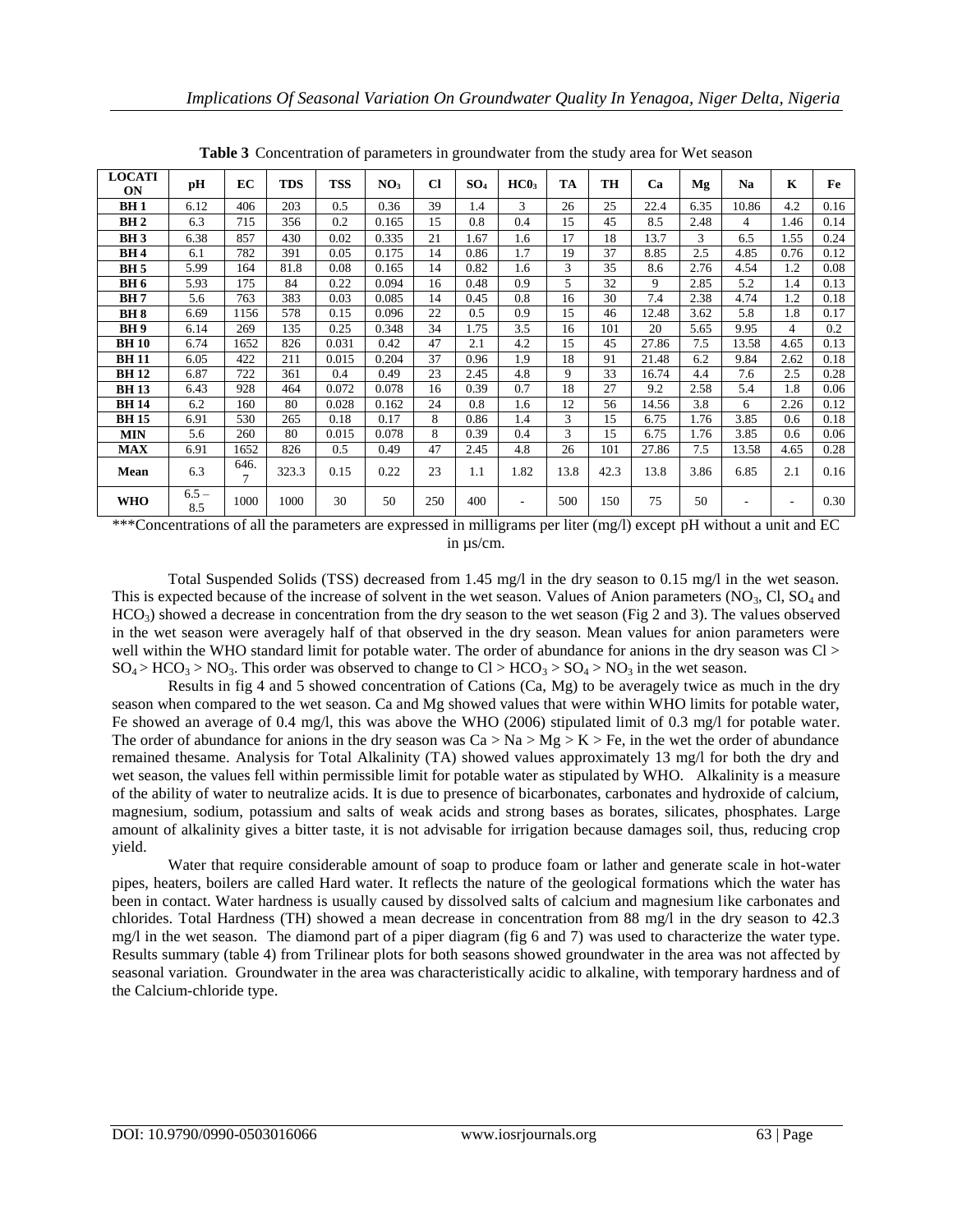

**Fig 2** Variation of Anions concentration across locations 1 to 15 in the Dry season





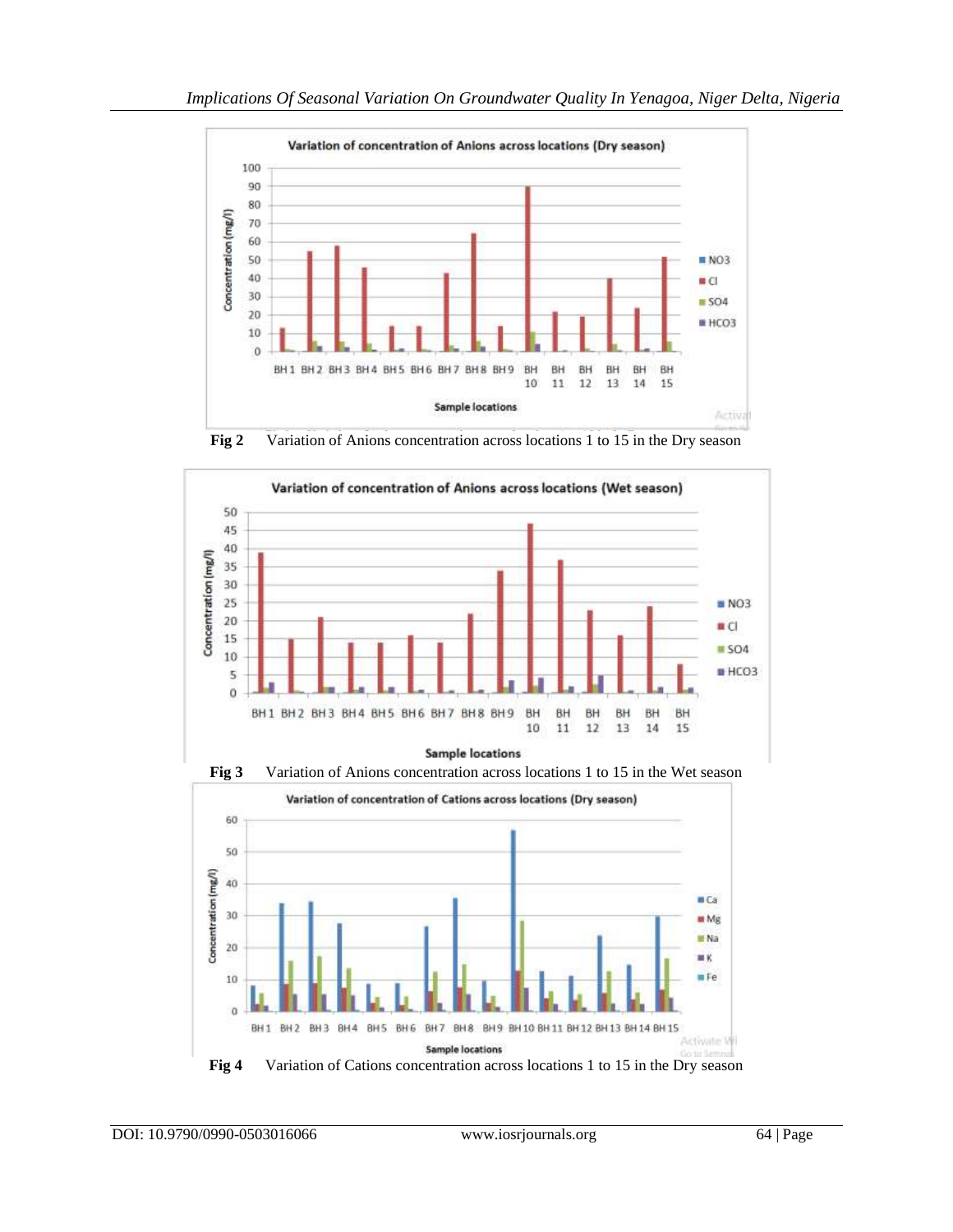





**Fig 6** Trilinear plot for Cations and Anions in the Dry season



**Fig 7** Trilinear plot for Cations and Anions in the Wet season